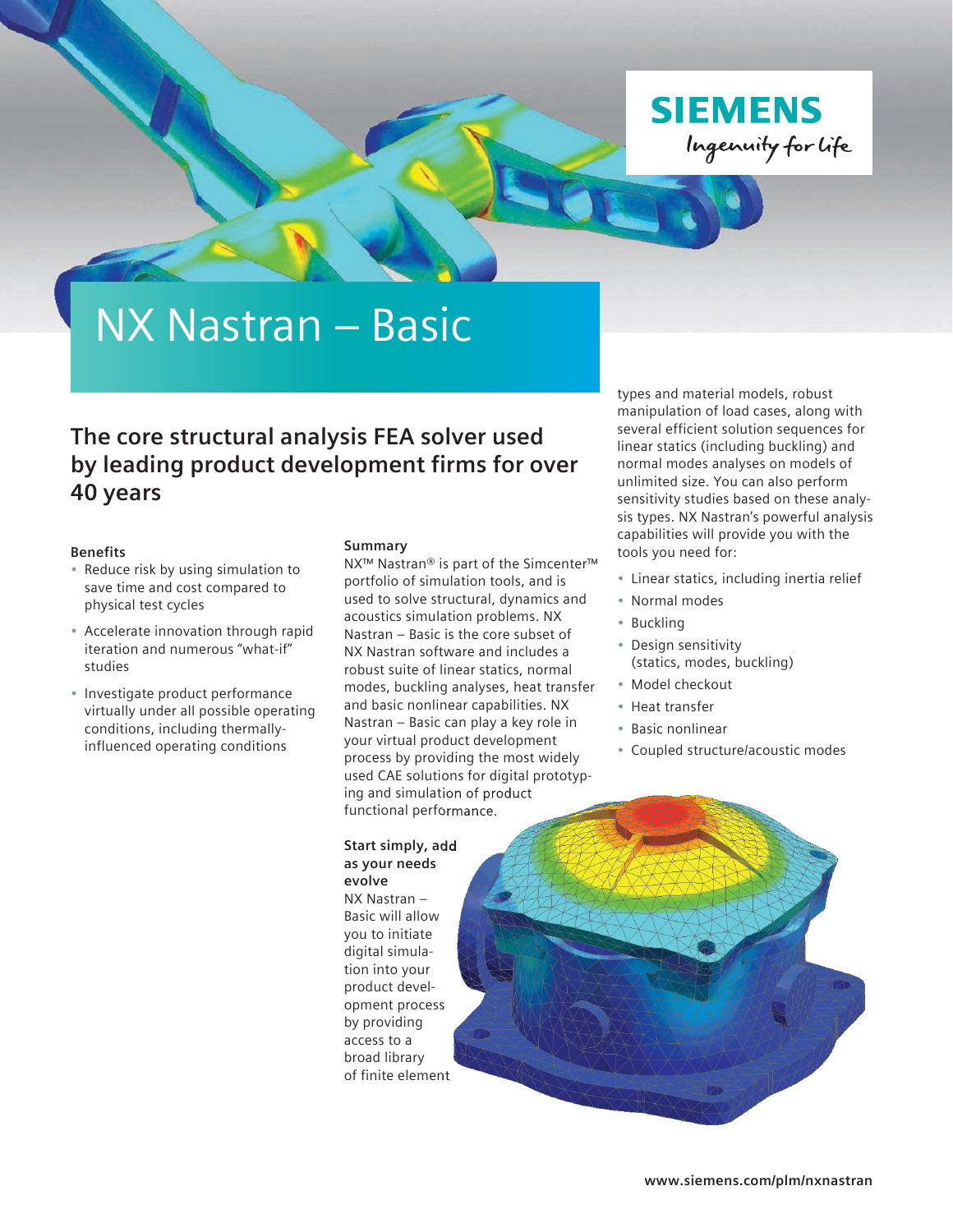## NX Nastran – Basic

NX Nastran – Basic includes a complete element library including 1D, 2D and 3D low- and higher-order elements; scalar and special elements including spot weld as well as p-elements (that can be combined with other elements).

#### **Solution types supported by NX Nastran – Basic**

| <b>SOL</b><br><b>Number</b> | <b>SOL</b><br><b>Name</b> | <b>Description</b>                                                       |
|-----------------------------|---------------------------|--------------------------------------------------------------------------|
| 101                         | <b>SESTATIC</b>           | Linear statics                                                           |
| 103                         | <b>SEMODES</b>            | Normal modes                                                             |
| 105                         | <b>SEBUCKI</b>            | <b>Buckling</b>                                                          |
| 106                         | <b>NLSTATIC</b>           | Nonlinear or<br>linear statics                                           |
| 114                         | <b>CYCSTATX</b>           | Cyclic statics                                                           |
| 115                         | <b>CYCMODE</b>            | Cyclic normal<br>modes                                                   |
| 116                         | <b>CYCBUCKL</b>           | Cyclic buckling                                                          |
| 129                         | <b>NLTRAN</b>             | Nonlinear or<br>linear transient<br>response                             |
| 153                         | <b>NLSCSH</b>             | Static structural<br>and/or steady<br>state heat<br>transfer analysis    |
| 159                         | <b>NLTCSH</b>             | Transient<br>structural<br>and/or transient<br>heat transfer<br>analysis |

#### **Table 1 – Element types supported by NX Nastran – Basic**

| <b>Element</b><br>type | <b>Element</b><br>name              | <b>Description</b>                                                                                           |
|------------------------|-------------------------------------|--------------------------------------------------------------------------------------------------------------|
| Scalar                 | ELAS                                | Scalar spring (several variations)                                                                           |
|                        | MASS                                | Scalar mass (several variations)                                                                             |
| 1D                     | <b>BAR</b>                          | Simple beam element                                                                                          |
|                        | <b>BEAM</b>                         | Complex beam element including shear center offset<br>and variable cross section                             |
|                        | <b>BEND</b>                         | Curved beam, pipe or elbow                                                                                   |
|                        | <b>ROD</b><br><b>CONROD</b><br>TUBE | Rod element tension-compression-torsion element                                                              |
| 2D                     | QUAD4                               | Quadrilateral plate with membrane-bending or plane<br>strain behavior                                        |
|                        | QUAD8                               | Higher-order quadrilateral shell element                                                                     |
|                        | QUADR                               | Quadrilateral membrane or shell                                                                              |
|                        | <b>SHEAR</b>                        | Shear panel                                                                                                  |
|                        | TRIA3                               | Triangular plate with membrane-bending or plain<br>strain behavior                                           |
|                        | TRIA6                               | Higher-order triangular shell element                                                                        |
|                        | TRIA                                | Triangular membrane or shell                                                                                 |
|                        | CPLSTN3                             | Plane strain triangular element connection                                                                   |
|                        | CPLSTN6                             | Plane strain high-order triangular element connection                                                        |
|                        | CPLSTN4                             | Plane strain quadrilateral element connection                                                                |
|                        | CPLSTN8                             | Plane strain high-order quadrilateral element<br>connection                                                  |
|                        | CPLSTS3                             | Plane stress triangular element connection                                                                   |
|                        | CPLSTS6                             | Plane stress high-order triangular element connection                                                        |
|                        | CPLSTS4                             | Plane stress quadrilateral element connection                                                                |
|                        | CPLSTS8                             | Plane stress high-order quadrilateral element<br>connection                                                  |
| 3D                     | <b>HEXA</b>                         | Six-sided solid element with 8-20 grid points                                                                |
|                        | <b>PENTA</b>                        | Five-sided solid element with 6-15 grid points                                                               |
|                        | <b>TETRA</b>                        | Four-sided solid element with 4-10 grid points                                                               |
|                        | <b>PYRAMID</b>                      | Five-sided solid element with 5-13 grid points                                                               |
| Rigid                  | <b>RBAR</b>                         | Rigid bar element                                                                                            |
|                        | RBE1                                | Rigid body connected to an arbitrary number of<br>grid points                                                |
|                        | RBE2                                | Rigid body with independent DOFs at a grid point and<br>dependent DOFs at an arbitrary number of grid points |
|                        | <b>RROD</b>                         | Pin-ended rigid rod                                                                                          |
|                        | <b>RTRPLT</b>                       | Rigid triangular plate                                                                                       |
| Interpolation          | RBE3                                | Defines motion of a reference point as the weighted<br>average of the motions at a set of grid points        |
|                        | <b>RSPLINE</b>                      | Multipoint constraints for the interpolation of<br>displacements at grid points                              |
| Composites             | BEAM                                | Complex beam element                                                                                         |
|                        | QUAD4                               | Quadrilateral plate                                                                                          |
|                        | QUAD8                               | Higher-order quadrilateral plate                                                                             |
|                        | QUADR                               | Quadrilateral plate                                                                                          |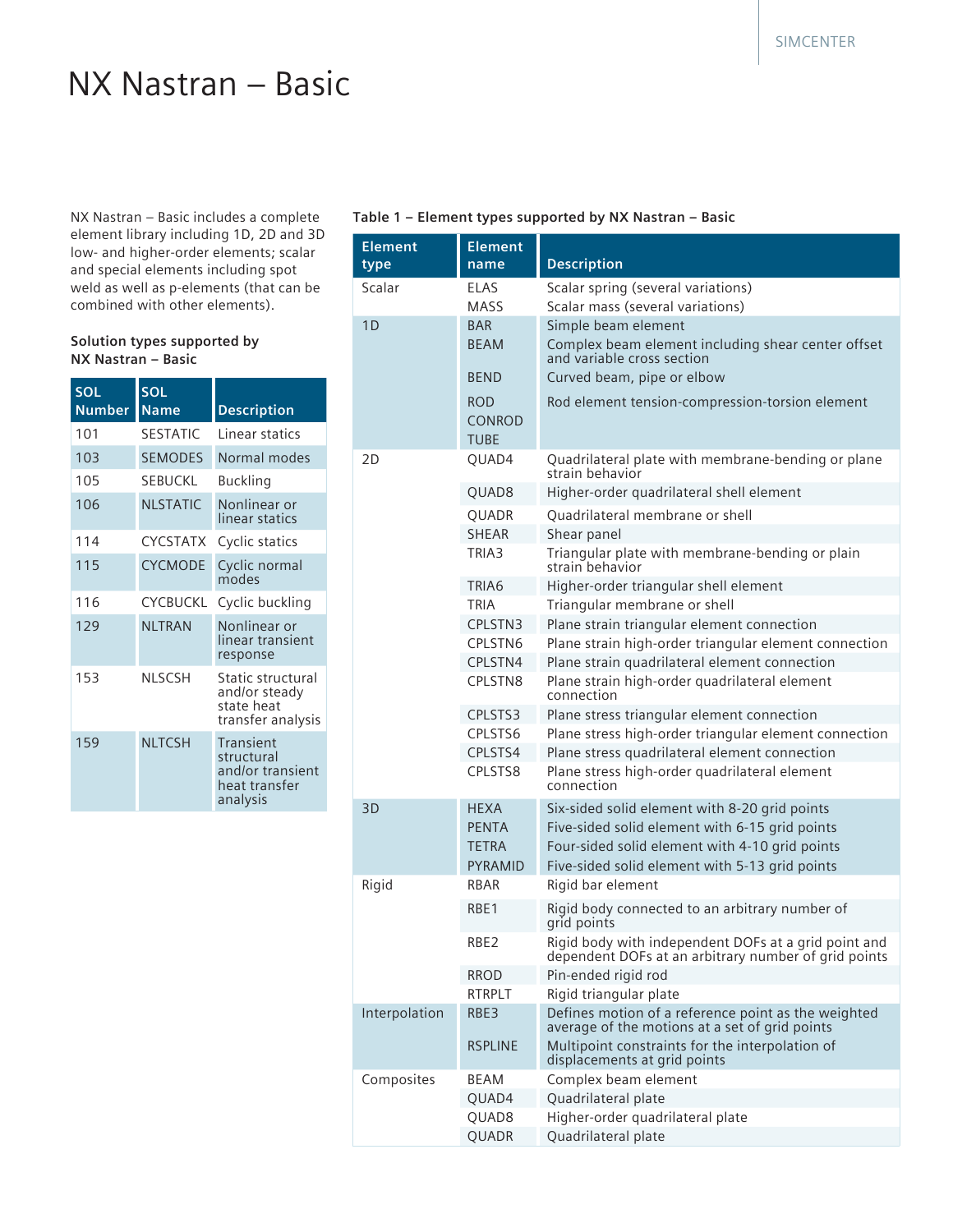

#### **Table 1** *continued*

| <b>Element</b><br>type | <b>Element</b><br>name | <b>Description</b>                             |
|------------------------|------------------------|------------------------------------------------|
|                        | TRIA3                  | Triangular plate                               |
|                        | TRIA6                  | Higher-order triangular plate                  |
|                        | TRIAR                  | Triangular plate                               |
|                        | <b>CHEXA</b>           | Six-sided solid element with 8-20 grid points  |
|                        | <b>CPENTA</b>          | Five-sided solid element with 6-15 grid points |
| p-elements             | <b>HFXA</b>            | Six-sided solid element with 8-20 grid points  |
|                        | <b>PENTA</b>           | Five-sided solid element with 6-15 grid points |
|                        | <b>TETRA</b>           | Four-sided solid element with 4-10 grid points |
| Axisymmetric           | CONFAX                 | Conical shell                                  |
|                        | TRIAX <sub>6</sub>     | Triangular cross section ring                  |
|                        | CTRAX3                 | Triangle                                       |
|                        | CTRAX6                 | Higher-order triangle                          |
|                        | CQUADX4                | Quad                                           |
|                        | CQUADX8                | Higher-order quad                              |
| Crack tip              | CRAC2D                 | Two-dimensional crack tip element              |
|                        | CRAC3D                 | Three-dimensional crack tip element            |
| General                | CONM <sub>1</sub>      | 6-by-6 symmetric mass matrix                   |
|                        | CONM <sub>2</sub>      | Concentrated mass with offsets                 |
|                        | <b>DMI</b>             | Direct matrix input                            |
|                        | <b>GENEL</b>           | General element                                |
| Weld                   | <b>CWELD</b>           | Weld connection element                        |
| Fastener               | <b>CFAST</b>           | Fastener element for shell patch connection    |

#### NX Nastran – Basic provides a full range of material models: isotropic, orthotropic, anisotropic and temperature-dependent. It also allows for easy combination (or addition) of load cases, such as point, line and surface loads on elements; loads applied directly to geometry; thermal loads; enforced deformation; and weighted combinations of each type.

#### **Table 2 – Static loading types in NX Nastran – Basic**

| Load<br>type | Load<br>name   | <b>Description</b>                                                                      |
|--------------|----------------|-----------------------------------------------------------------------------------------|
| Point        | <b>FORCE</b>   | Concentrated force (several variations)                                                 |
|              | <b>MOMENT</b>  | Concentrated moment (several variations)                                                |
| Curve        | <b>GMLOAD</b>  | Load distributed along a geometric curve                                                |
|              | PLOAD1         | Concentrated, uniform or linear load applied to 1D<br>elements                          |
| Edge         | PLOADE1        | Edge load on plane strain and place stress elements                                     |
| Surface      | <b>GMLOAD</b>  | Load distributed along a geometric surface                                              |
|              | <b>PLOAD</b>   | Pressure load applied to 2D elements or the face of 3D<br>elements (several variations) |
| Volume       | GRAV           | Steady-state acceleration vectors                                                       |
|              | <b>RFORCE</b>  | Angular velocity or acceleration                                                        |
|              | <b>ACCEL</b>   | Spatial varying acceleration load                                                       |
| Bolt preload | <b>BOLTFOR</b> | Bolt preload applied to beam elements                                                   |
| Enforced     | <b>GMBC</b>    | Enforced displacements for geometry motion<br>(curves motion and surfaces)              |
|              | <b>GMSPC</b>   | Constraints applied to geometry                                                         |
|              | <b>SPC</b>     | Constraints applied to grid points (several variations)                                 |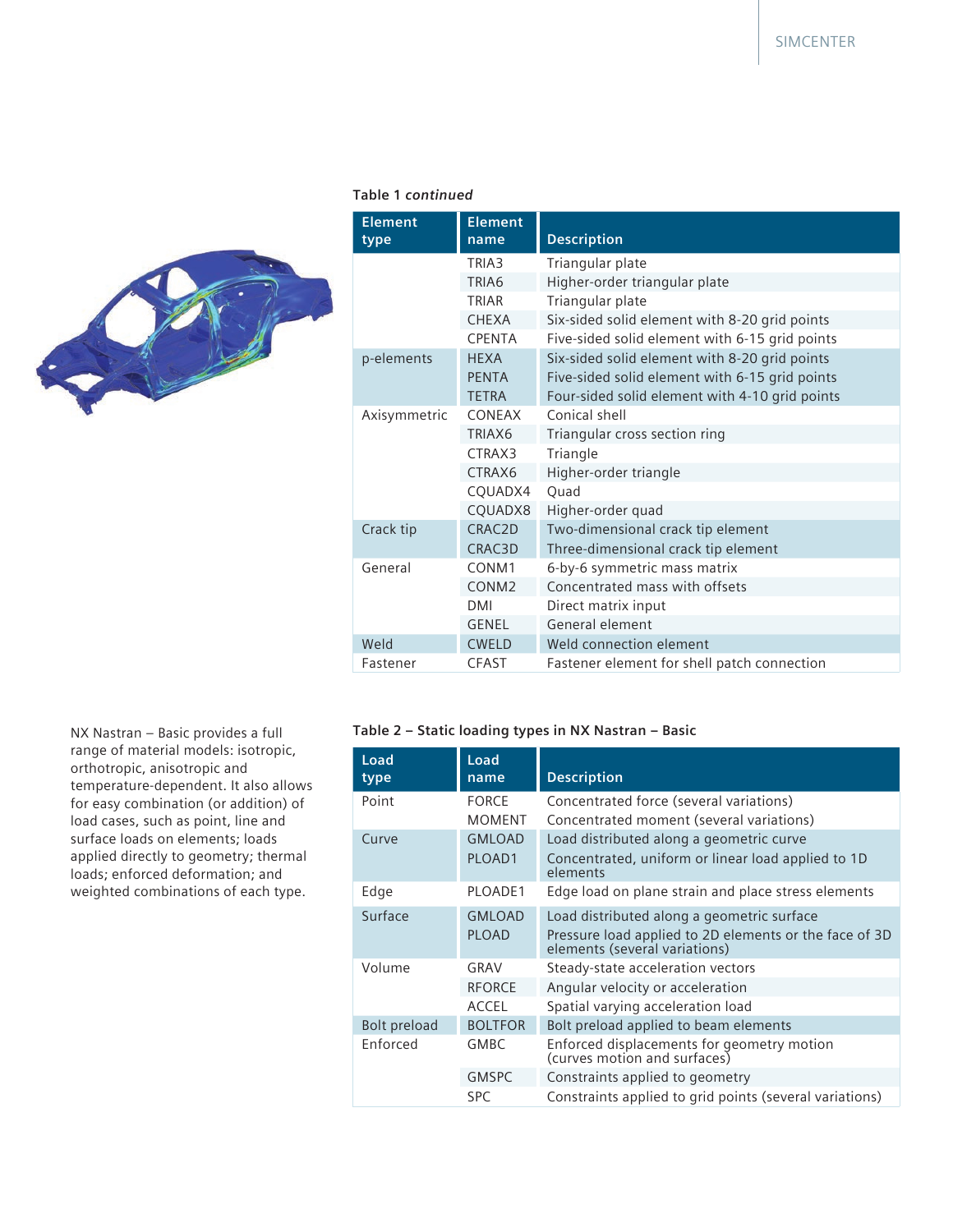

#### **Table 2** *continued*

| Load<br>type           | Load<br>name  | <b>Description</b>                                          |
|------------------------|---------------|-------------------------------------------------------------|
| Thermal                | <b>TEMP</b>   | Temperatures applied to grid points (several<br>variations) |
|                        | TEMPP1        | 2D element temperature field                                |
|                        | <b>TEMPRB</b> | 1D element temperature field                                |
| Axisymmetric           | FORCEAX       | Concentrated force                                          |
|                        | <b>MOMAX</b>  | Concentrated moment                                         |
|                        | PLOAD1X       | Surface traction                                            |
|                        | PRESAX        | Pressure loading                                            |
|                        | <b>SPCAX</b>  | Constraints                                                 |
|                        | <b>TEMPAX</b> | Applied temperatures                                        |
| General                | <b>DMI</b>    | Direct matrix input                                         |
| Combination            | LOAD.         | Combine load sets                                           |
| Non-structural<br>mass | <b>NSM</b>    | Non-structural mass sets                                    |

NX Nastran – Basic provides several non-elemental approaches for connecting meshes and transferring loads. This can greatly simplify modeling procedures.

#### **Table 3 – Non-elemental mesh connections in NX Nastran – Basic**

| <b>Type</b> | <b>Name</b>   | <b>Description</b>                                                         |
|-------------|---------------|----------------------------------------------------------------------------|
| Constraint  | <b>MPC</b>    | Constraint equations used to connect specified<br>degrees-of-freedom       |
|             | <b>RSSCON</b> | Constraint relation to connect shell to<br>solid elements                  |
| Contact     | <b>BSURF</b>  | A set of shell element faces that define a<br>contact surface              |
|             | <b>BSURFS</b> | A set of solid element faces that define a<br>contact surface              |
|             | <b>BCTSET</b> | Pairs of contact surfaces that can contact in a<br>linear static solution  |
| Glue        | <b>BSURF</b>  | A set of shell element faces that define a<br>glue surface                 |
|             | <b>BSURFS</b> | A set of solid element faces that define a<br>glue surface                 |
|             | <b>BGSET</b>  | Pairs of glue surfaces that are in connection<br>in any solution type      |
|             | <b>BLSEG</b>  | Defines a glue or contact edge region, or a curve<br>for slideline contact |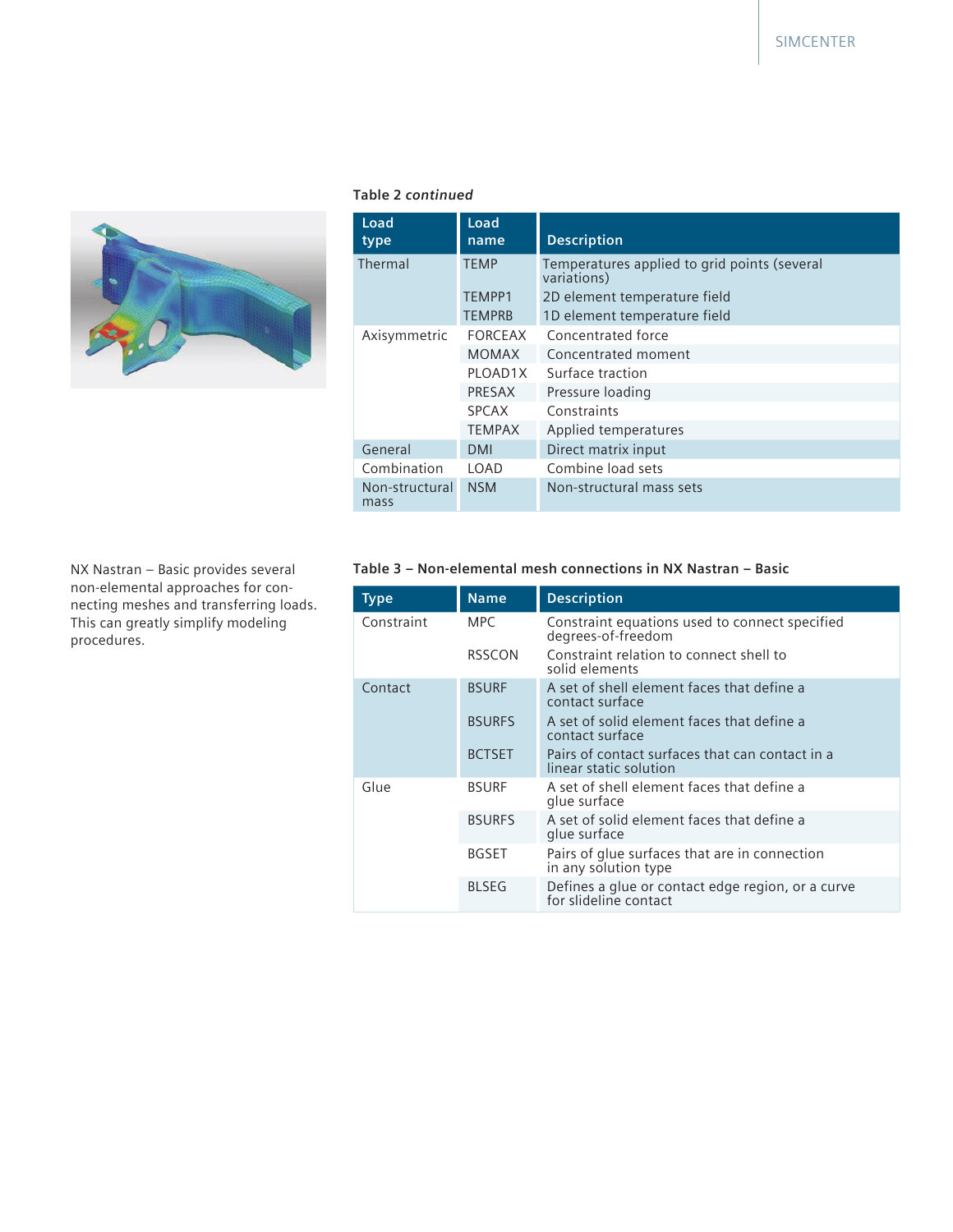#### **Additional capabilities for linear static and Eigenvalue solutions**

#### **Linear static solutions**

- Edge-to-surface contact to glue the edges of shell elements to the faces of solid or shell elements
- Surface-to-surface contact for shell and solid elements
- Edge-to-edge glue between the edges of shell, axisymmetric, plane stress and plane strain elements
- Inertia relief for unrestrained models
- Shared memory parallel (SMP) processing enabled element-based iterative solver for very fast solutions of tetrahedron meshed models
- Bolt preload effects
- Thermal expansion for rigid elements

#### **Normal mode solutions**

- Lanczos
- Residual vectors for residual flexibility
- Differential stiffness effects
- Unconstrained model solutions
- Solution about a contact condition
- Export modes to ADAMS or RecurDyn

#### **Design sensitivity analysis for assessing design changes**

- Shape and sizing design variables
- Preset objective and constraints
- Weight, volume
- Element stress, strain, force
- Displacement, rotation, reaction force
- Normal modes Eigenvalue
- Buckling load factor
- Composites: lamina strain, force and failure index
- User-defined objective and constraints
- Efficient handling of hundreds of design variables, constraints and load cases buckling in a single run



SMP-enabled iterative solver reduces linear static solution time by as much as 45 percent on 8 CPUs for higher-order solid models.

#### **Efficient solvers**

- Sparse matrix solvers for faster speed and minimal disk space usage
- Automatic internal resequencing for bandwidth reduction
- Restarts to take advantage of previously computed solutions

#### **Steady-state and transient thermal analysis**

NX Nastran – Basic provides heat transfer solutions to steady-state and transient thermal analysis design problems. This capability may also be used in combination with NX Nastran structural analyses to perform thermal stress analysis.

If changes in temperature and the flow of heat within your product could affect its performance, heat transfer should play a key role in your digital simulation process. Heat transfer can span the full range from system-level analysis of global energy balances to the detailed analysis associated with temperature and thermal stress limit levels. It allows you to investigate linear or nonlinear problems, steady-state or transient

effects, as well as all three types of heat transfer (conduction, convection and radiation), displaying the characteristics associated with each.

#### **Heat conduction**

- Temperature-dependent conductivity
- Temperature-dependent specific heat
- Anisotropic thermal conductivity
- Latent heat of phase change
- Temperature-dependent internal heat generation
- Weighted temperature gradientdependent internal heat generation
- Time-dependent internal heat generation

#### **Free convection boundaries**

- Temperature-dependent heat transfer coefficient
- Weighted temperature gradientdependent heat transfer coefficient
- Time-dependent heat transfer coefficient
- Nonlinear functional forms
- Weighted film temperatures